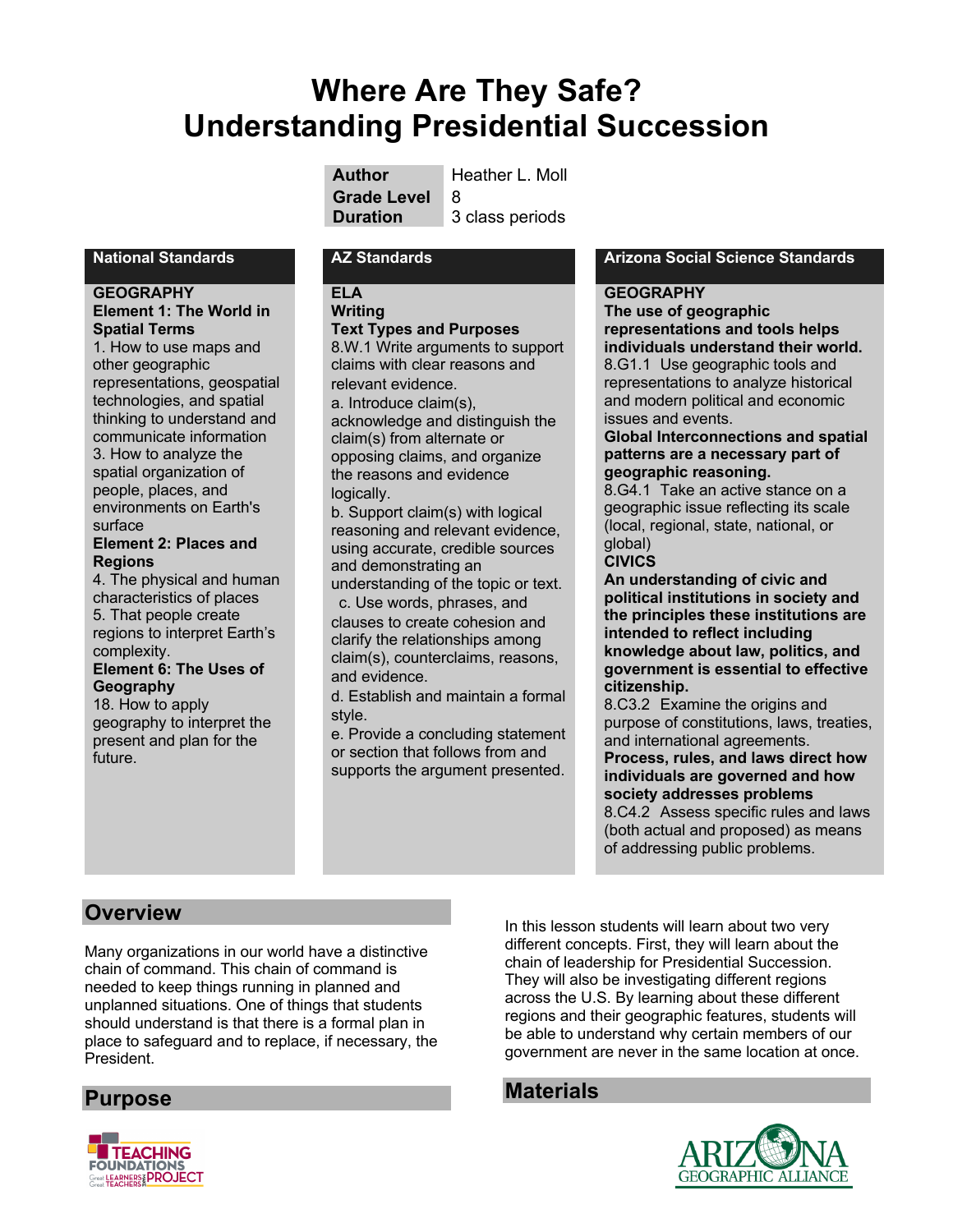# **Where Are They Safe? Understanding Presidential Succession**

- Projection device
- Who do you think should be in line for Presidential Succession? Worksheet
- Current Order Answer Key
- Regional National Disasters Cards
- Region Cards and Answer Key
- US Regions map (unlabeled regions) https://geoalliance.asu.edu/sites/default/files/ma ps/US\_Regions\_blank.pdf
- US Regions Teacher map (labeled and in color) https://geoalliance.asu.edu/sites/default/files/ma ps/US\_Regions\_Teacher\_Key.pdf
- Physical Regions of the United States https://geoalliance.asu.edu/sites/default/files/ma ps/US\_PHYSICAL\_REGIONS.pdf
- 5 different colors of highlighters or colored pencils
- Large U.S. map https://geoalliance.asu.edu/sites/default/files/ma ps/US-tilemap.pdf
- Tape/pushpins
- Presidential Succession Assessment

# **Objectives**

The student will be able to:

1. Identify the chain of leadership in Presidential Succession.

- 2. Apply the Presidential Succession plan.
- 3. Identify the 5 geographic regions across the U.S. 4. Explain geographic features of these 5 different

regions.

### **Procedures**

*Prior to this session: research the current holders of the various offices mentioned in the lesson.*

### **SESSION ONE**

- 1. Begin the lesson by asking the students if they know who is next in line if something were to happen to the current president. Lead them in a discussion.
	- Why they think it is important to have a backup?
	- How this related to the chain of command in your school, in a company, or even in their family?
- 2. Distribute the Who do you think should be in line for Presidential Succession? worksheet to each student. Give them about 10-15 minutes to fill out the first page.
- 3. When students are done, have them compare their list with their neighbors, but don't allow them to make changes.
- 4. Project Current Order Answer Key. Name the current people in office and provide descriptions to help the students better understand the offices. Or have students research the holders of these offices on their handheld devices.
- 5. Collect their worksheets as the assessment for the day.

### **SESSION TWO**

- 6. Begin this session by asking students if they know what region we live in. This should lead to a discussion about regions.
	- What is a region?
	- What are the 5 regions of the U.S?
	- How are the regions different from each other in terms of climate, land, and resources?
- 7. Distribute the unlabeled U.S. Regions Map to each student. Project the U.S. Regions (labeled and colored) map. Have students color the regions and complete the legend.
- 8. Next have them mark on the map with a small "x" all the states they have lived in or visited.
- 9. Discuss what national disasters/elements have the students experienced (or know about) in these different locations. Assign symbols to these disasters and have them mark their map to indicate strong occurrences of these natural phenomena. (i.e., blizzard =  $*$ , heat = H, lots of mountains = MMMM, etc.)
- 10. Remind students to create a legend on their map with different symbols for the natural disasters that they identified.
- 11. While students are working on their maps, walk around the room asking each student (group) to explain one or two differences between the 5 main regions. Or you can collect their maps for full grading.

### **SESSION THREE**

*Prior to this session: Print in color and assemble the giant U.S. map found at* 

*https://geoalliance.asu.edu/sites/default/files/maps/U S-tilemap.pdf or use a classroom wall map for this session.*

- 12. Begin class by taking 5 minutes to discuss U.S. regions and succession and review what the students have learned the last two days. Pass back the Who do you think should be in line for Presidential Succession? worksheet. Have them also refer to their U.S. Regions maps.
- 13. Project the Regional National Disaster Cards. Have the class use their maps where they have identified natural disasters in certain regions to help you fill in the cards. (See Card 1) Have them also create some more original types of